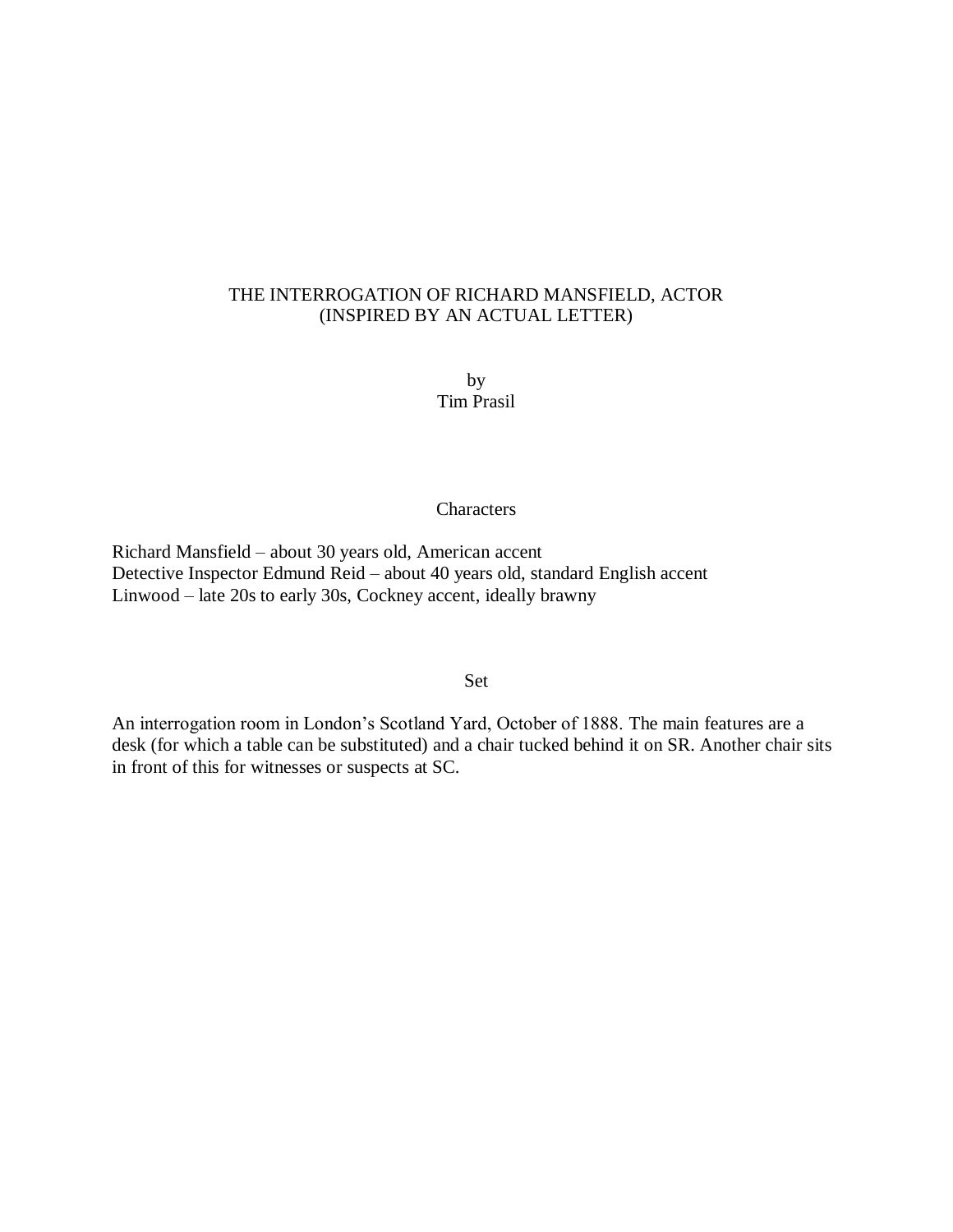AT RISE: LINWOOD aggressively escorts MANSFIELD onstage from SL. Seated behind the desk, REID slowly raises his head to watch LINWOOD manhandle MANSFIELD into the empty chair. After doing so, LINWOOD stands guard US.

REID

(once MANSFIELD has accepted his situation) Mr. Mansfield, correct? Mr. Richard Mansfield, the actor?

# MANSFIELD

Yes?

#### REID

My name is Detective Inspector Edmund Reid. I wish to thank you very much for accompanying Officer Linwood here for this little visit.

# MANSFIELD

#### (with a sneer at LINWOOD)

My. Pleasure.

#### REID

Was Officer Linwood good enough to inform you of how you might be of service to us today?

#### MANSFIELD

Officer Linwood seems to be a man of very few words. Perhaps you might be good enough to tell me *what the hell* I'm doing here.

#### REID

Can I assume that you've heard about that awful business in Whitechapel. The murders of at least *four* prostitutes. Their horrible—*disfigurement.*

#### MANSFIELD

*Jack the Ripper?* You've dragged me in here—You honestly think that I— (stands)

I can assure you, sir! I know *nothing* about these Jack the Ripper murders!

LINWOOD

(forces MANSFIELD down into the chair)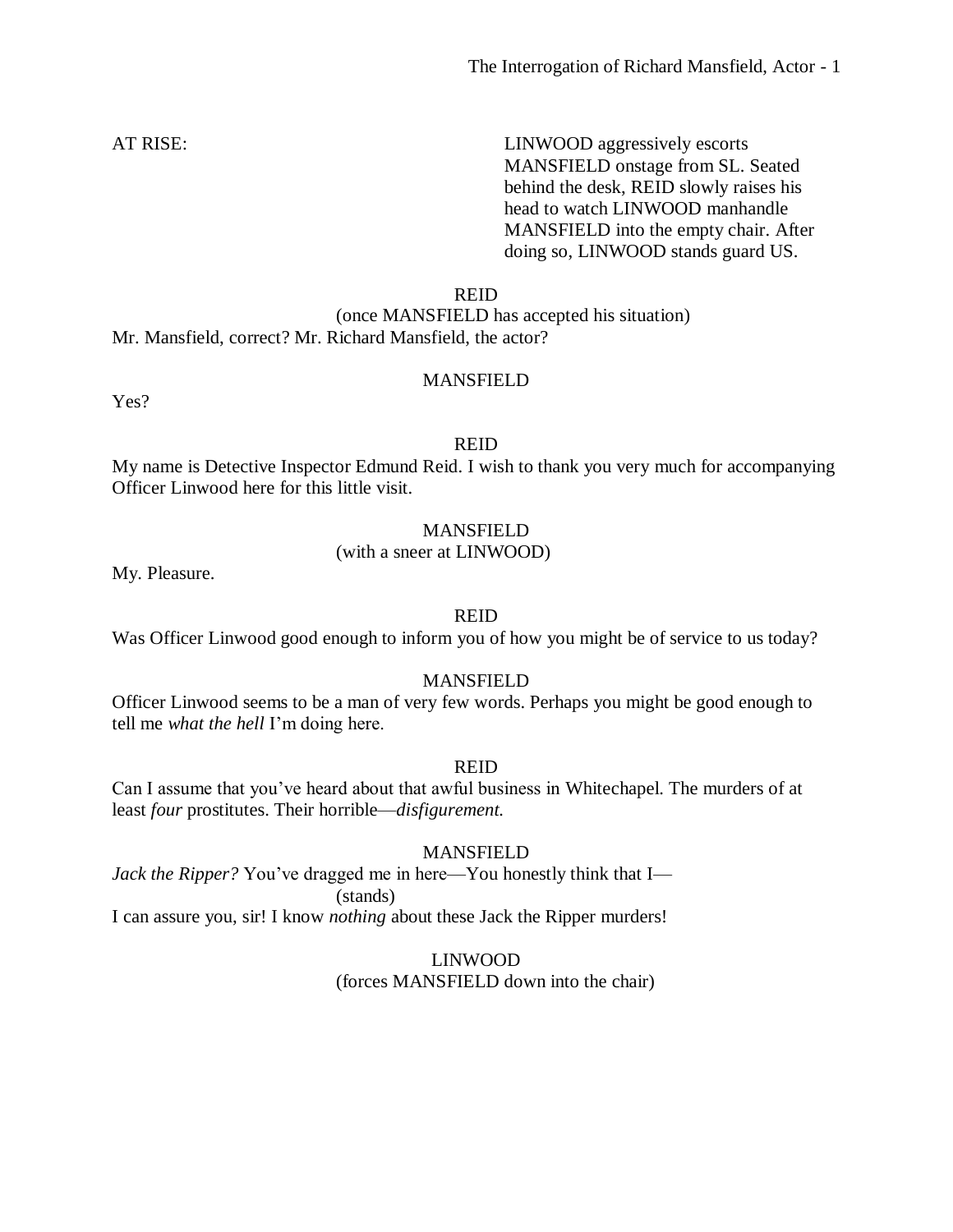We've received a letter.

(calmly stands as he picks up the letter and moves to the front of the desk)

It's an anonymous letter, mind you. But a very, very *curious* one. It regards your recent performance. A drama, if I'm not mistaken. At the Lyceum Theater, isn't it?

### MANSFIELD

Yes. I am currently engaged at the Lyceum.

#### REID

Be so good as to remind me of the title?

#### MANSFIELD

(slowly, as if beginning to grasp the connection)

The Strange Case of Dr. Jekyll aaand—

Mr. Hyde.

# REID

Yes. Dr. Jekyll and Mr. Hyde. And what a strange case it is. I've read Mr. Stevenson's book. It's quite gripping, though a bit *grisly* at times. I'm sorry to say I've not attended your stage adaptation, Mr. Mansfield. Linwood? Have you had an opportunity to attend Mr. Mansfield's play?

# LINWOOD

I have not, sir. I favor Gilbert and Sullivan over Jekyll and Hyde, sir.

(beat)

# REID

(chuckles)

# MANSFIELD

Perhaps we could return to the letter you mentioned, Inspector? You *did* mention a letter?

# REID

As you seem a bit impatient, let me relate the most salient passages to you.

#### (with a bit of a flourish, reads the letter)

"Dear Sir, now that these horrible murders are being committed, I think it the duty of everyone to let the police know if they suspect anyone. What I am going to say seems almost impossible but still strange things have happened at times."

# (lowers the letter)

We've seen strange things happen at times, haven't we, Linwood?

# LINWOOD

Oh, yes, sir. Strange things do indeed happen at times, sir.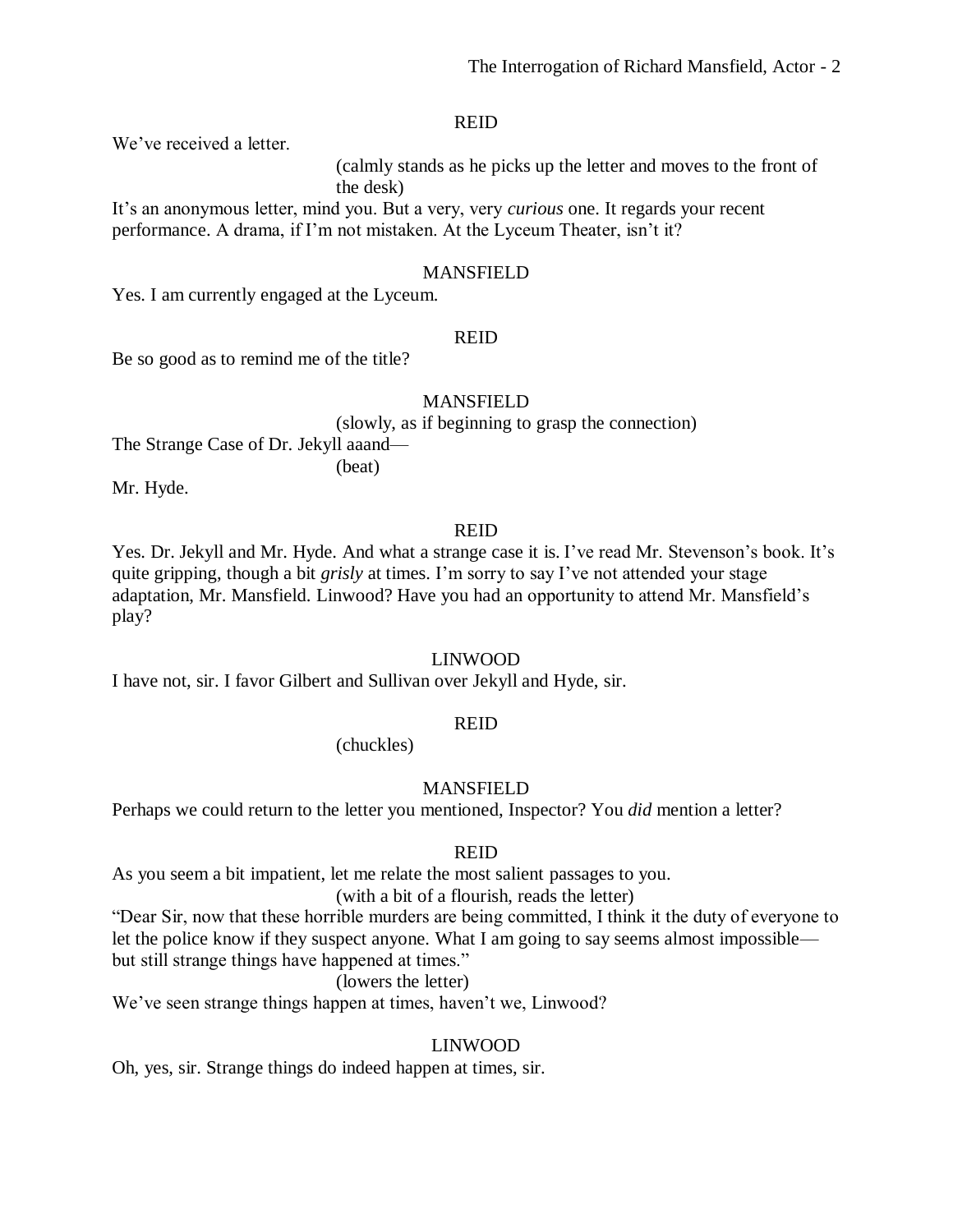"I have a great liking for—

#### (glances at MANSFIELD)

*actors,* so that I should be the last to think, because a man take a dreadful part, he is therefore *bad.* But when I went to see Mr. Mansfield take the part of Dr. Jekyll and Mr. Hyde, I felt at once that he was *the man wanted.* . . . I thought the truthful manner he works himself up in his part—it might be possible to work himself up so that he would do it in *reality."*

(lowers the letter)

(resumes reading)

Fancy that, Mr. Mansfield. Is your portrayal of a brutal murderer so convincing as to make a man wonder if the role persists after the curtain falls?

#### MANSFIELD

(beat, then laughs)

Well, I accept this letter as undue praise of my talents as an actor. But surely, you don't give any credence to—

# REID

If I may continue!

(resumes reading)

(interrupting)

"I do not think there is a man living so well able to disguise himself in a moment as he does in front of the public. Who so well able to baffle the police? He could be a dark man—fair man short man or tall in five seconds—"

#### MANSFIELD

(interrupting)

If *I* may interrupt.

#### REID

(gestures that MANSFIELD may have his say)

#### MANSFIELD

(inching forward in his chair)

In the final scene in the play, the audience—before their very eyes—witnesses the stunted, twisted form of Mr. Hyde transform—*ah!* May I stand? I want to show you what your letter writer is describing. And how it's all a matter of *theatrics.* All very innocent*.*

REID

(nods his consent first to LINWOOD and then more graciously to MANSFIELD)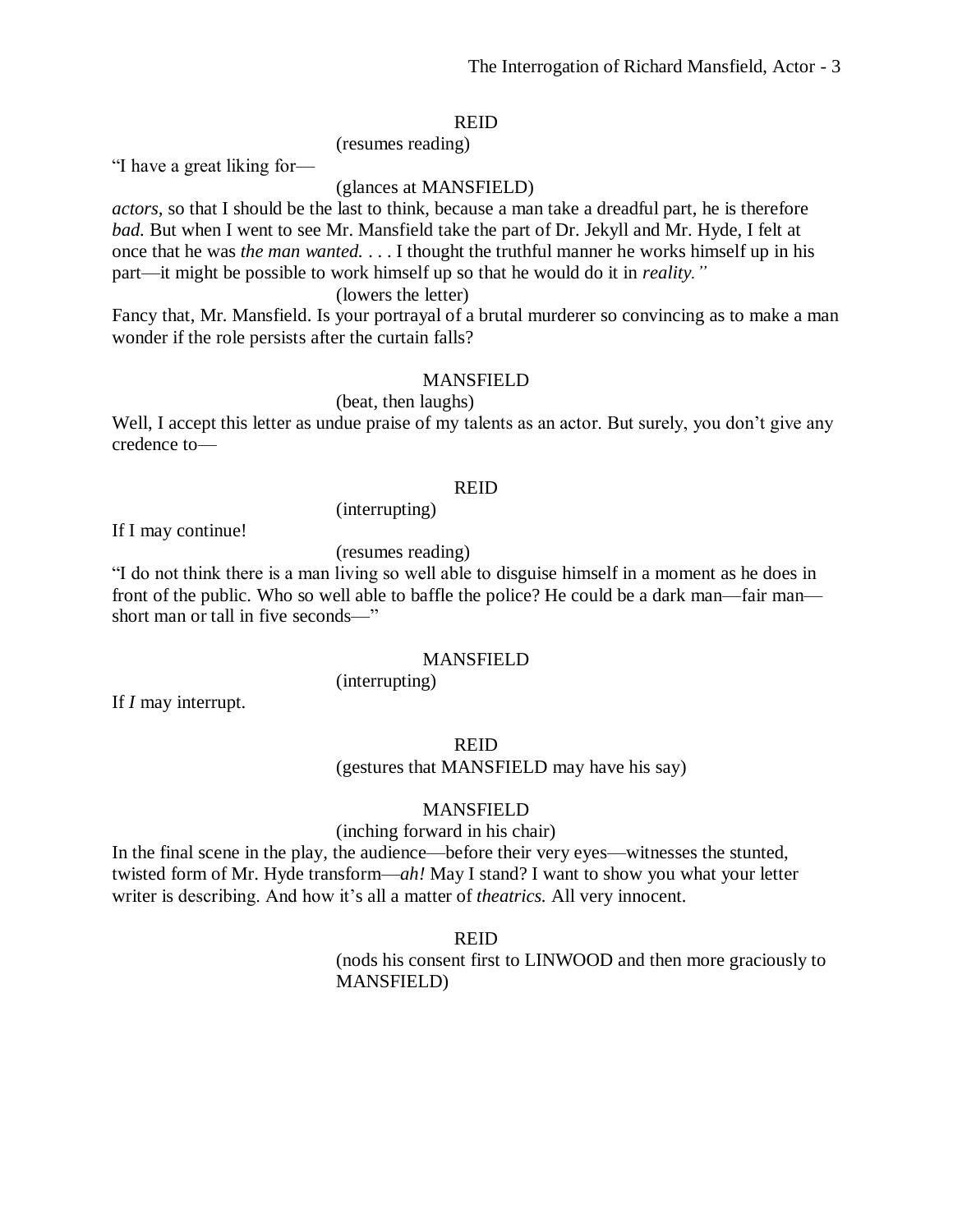# MANSFIELD

(stands and then enacts the process he describes)

Playing Hyde is really quite simple. I hunch down. I pivot my shoulders at an angle to my waist. With my hands like claws, I retract my arms, holding them as if ready to strike! I drop my voice to a raspy and sinister hissssss.

(instantly dropping the Hyde character)

There's only one scene in which the audience actually sees me transform onstage. The final scene, when it's revealed that Hyde and Jekyll are two sides of but *one* man.

> (quickly resuming character, he turns away from REID and LINWOOD—but faces the audience)

I drink the transformation potion, and with terrible convulsions—excruciating agony—I rise to my natural height. Raise my voice to a pleasant timbre. Brush the hair from my brow. And *voila.* I am once again the good Dr. Jekyll. Oh, there are a few added stage effects. Some shifts in the lights—*perhaps.* Some have even speculated that there's an elaborate rubber mask involved. (spinning to face REID and LINWOOD)

But I hardly think you've dragged me here simply to expose *that* little secret of the stage.

# REID

No. No, but we *are* interested in the secrets of the *actor.*

REID signals to LINDWOOD that he return MANSFIELD to the chair. The officer and the actor obey.

# REID

There is a concern regarding—the timing.

(repeats his flourish as he returns to the letter)

"I thought it strange this play should commence *before* the murders for it is really something after *the same style."*

# MANSFIELD

Oh, now, Inspector! The play debuted in the U.S. a *year* ago. It played in Boston. It played in New York. *Then* it opened here at the Lyceum back in *early August.* When was the first report of a Ripper attack? It wasn't around early August, was it?

#### REID

Linwood is my man for details.

# LINWOOD

Martha Tabram was discovered with 39 stab wounds in Whitechapel in—*early August.*

# MANSFIELD

But—but surely. Surely, that's entirely coincidental! You must surely see that that's—*pure coincidence!*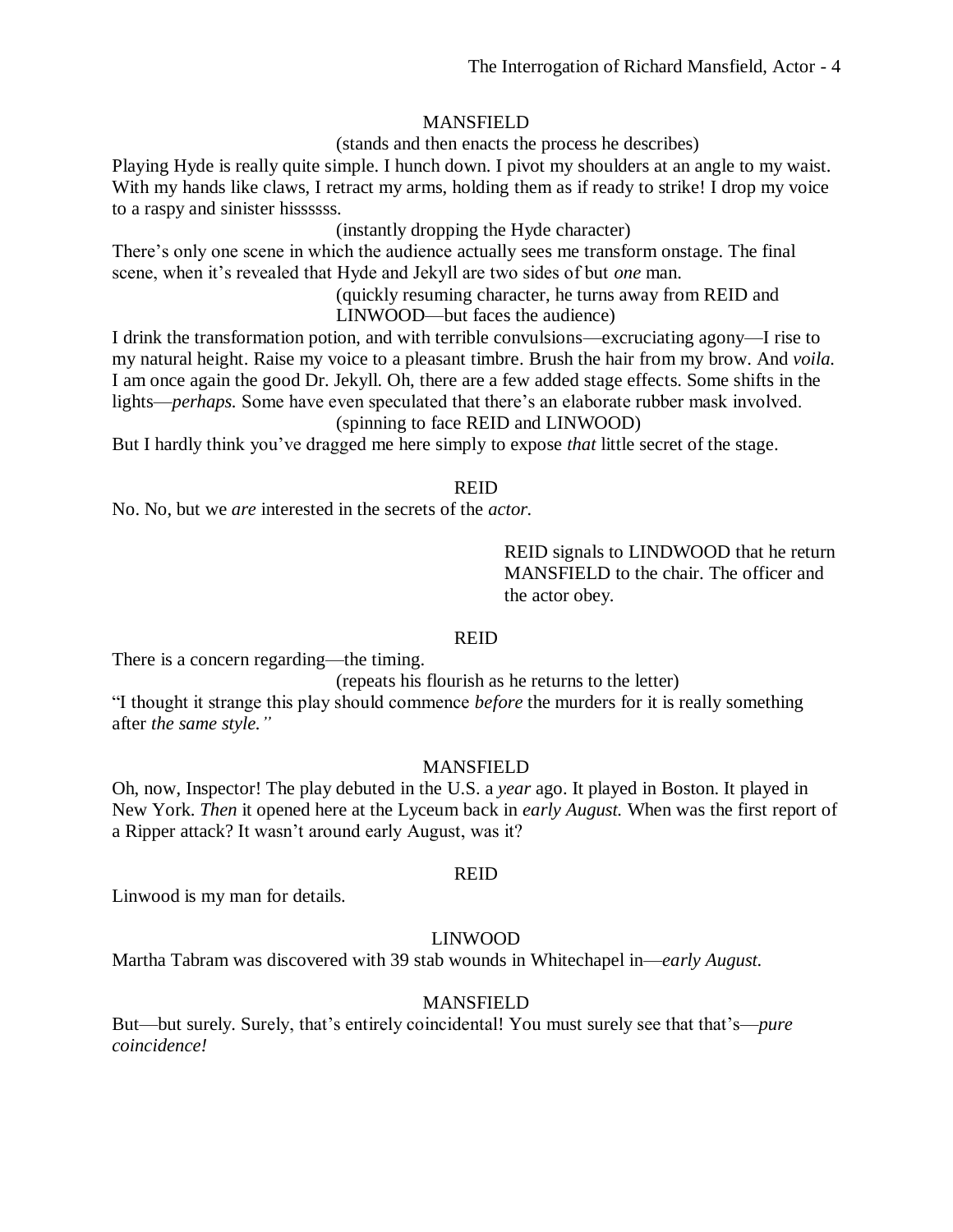#### (resuming reading)

"The murders take place on Saturday nights. Mr. M. never has a performance on Saturday. The murders once took place on Friday. And once Mr. M. was too ill at the Saturday morning performance. But whether it was at this time, I don't know."

> MANSFIELD takes a moment to ponder this. He rises. LINWOOD begins to intervene, but REID gestures for him to halt.

# **MANSFIELD**

# (pacing as he thinks aloud)

I imagine you're aware that certain journalists have already connected my play with the Ripper murders. Of course, they've argued that the lunatic has been inspired by *seeing* the play, not by *starring* in it. But if we borrow that theory and posit that my portraying Mr. Hyde somehow *enflames* my killer instincts, then wouldn't I *need* to have performances on Saturday evenings? How else would I become frenzied enough to go out and commit murder?

(stands still)

Your letter writer sounds less confident about the Friday attack. But let's consider the premise. That these women are being brutally knifed to death—*makes the killer ill?* Does Jack the Ripper strike you as being *sickened* by his deplorable actions? Based on what I've read in the press, your *Saucy Jacky* finds *delight* in his nightly escapades!

> REID exchanges a look with LINWOOD. One rubs his neck as the other fiddles with his cuffs. MANSFIELD confidently returns to lean against the back of the chair.

# REID

# (another flourish before resuming reading)

"I read in the *Globe* the other night that the same dreadful murders took place in America and were never discovered. Mr. M. is, I think, an American. But whether he came from there, I don't know."

#### LINWOOD

#### (to REID)

Sir? If I may.

#### (to MANSFIELD)

A moment ago, you admitted that the play was performed in Boston and New York before arriving here? Clearly, you *did* come from America. And you certainly *sound* like an American.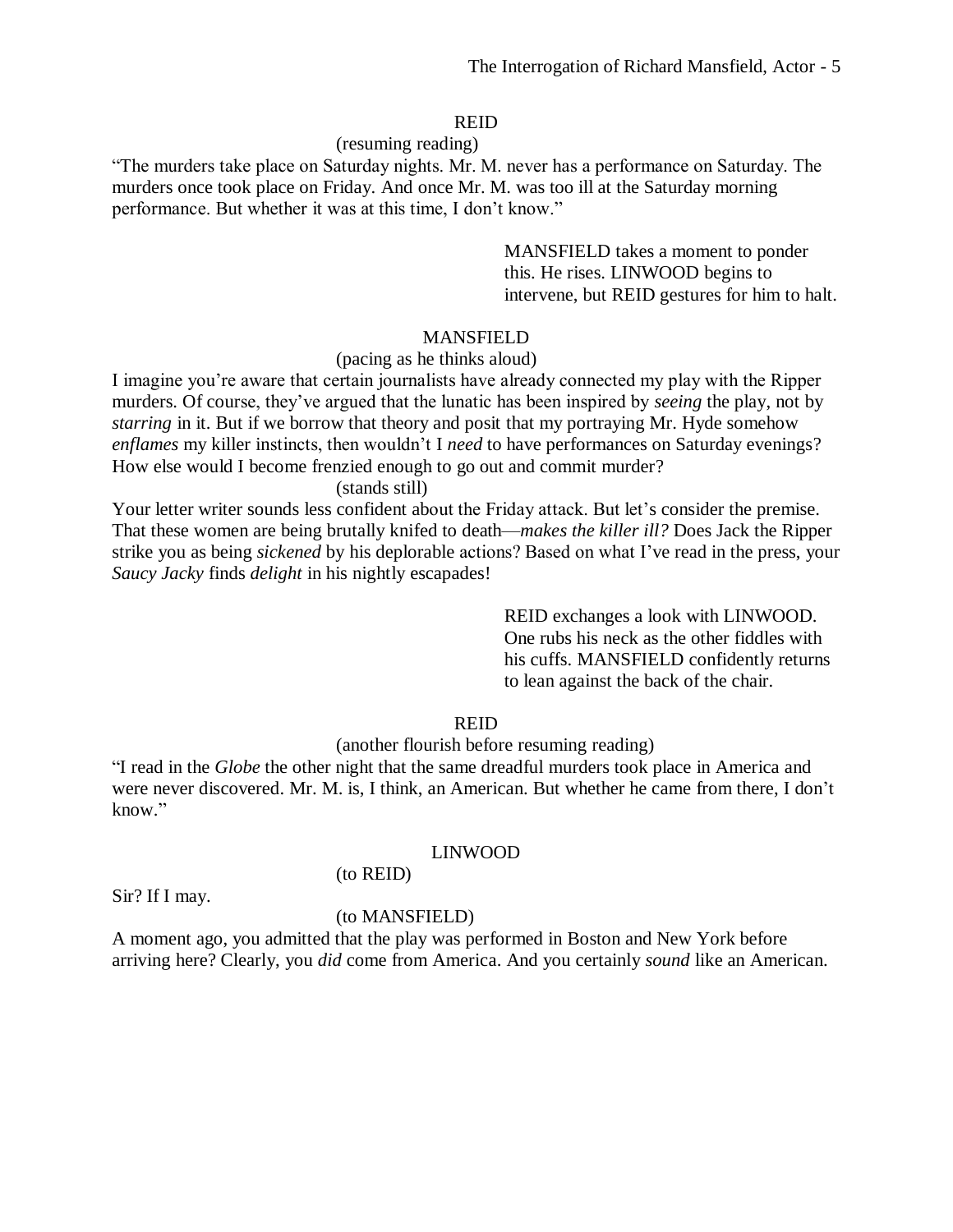# MANSFIELD

# (sighs before sitting again)

I was born in Germany. My mother was an opera singer, and she traveled a good deal. She brought me here to *England* when I was a boy to attend school up in Derby. She next took me to the States when I was fifteen—but I returned *here* when I was twenty. My accent changes with the weather.

(with another sneer at LINWOOD)

And Oy kin sound loyke 'ooever Oy wan-uh sound loyke.

(beat)

But having recently come from the States, I'm curious about the so-called *same dreadful murders* there that were never solved. Can you enlighten me here?

#### REID

Would you be able to prove that you were *not* in a city called Houston?

#### LINWOOD

Uh, that's *Austin,* sir.

#### REID

Thank you. In the state of—

(turns to LINWOOD)

#### LINWOOD

Texas.

# REID

During the years of 1884 and 1885, that city suffered a series of murders that bear striking similarities to these in Whitechapel. And the killer—if it *were* one man acting alone—was never apprehended. I imagine you would have some difficulty finding evidence of where you were three years ago, yes?

# MANSFIELD

No difficulty at all. I've never been to Texas. I can prove it because I collect newspaper clippings of *all* my plays. Have you never heard of the vanity of an actor? I suppose accounting for each and every day of those years would be a chore. But is the theory that I occasionally traveled from America's eastern coast all the way to Texas to commit a random murder—then traveled all the way back? Do you suppose your letter writer has any idea of the sheer distance between Texas and the East Coast? He doth speculate too much, methinks!

# REID

Very clever. *Hamlet.*

# LINWOOD

Queen Gertrude.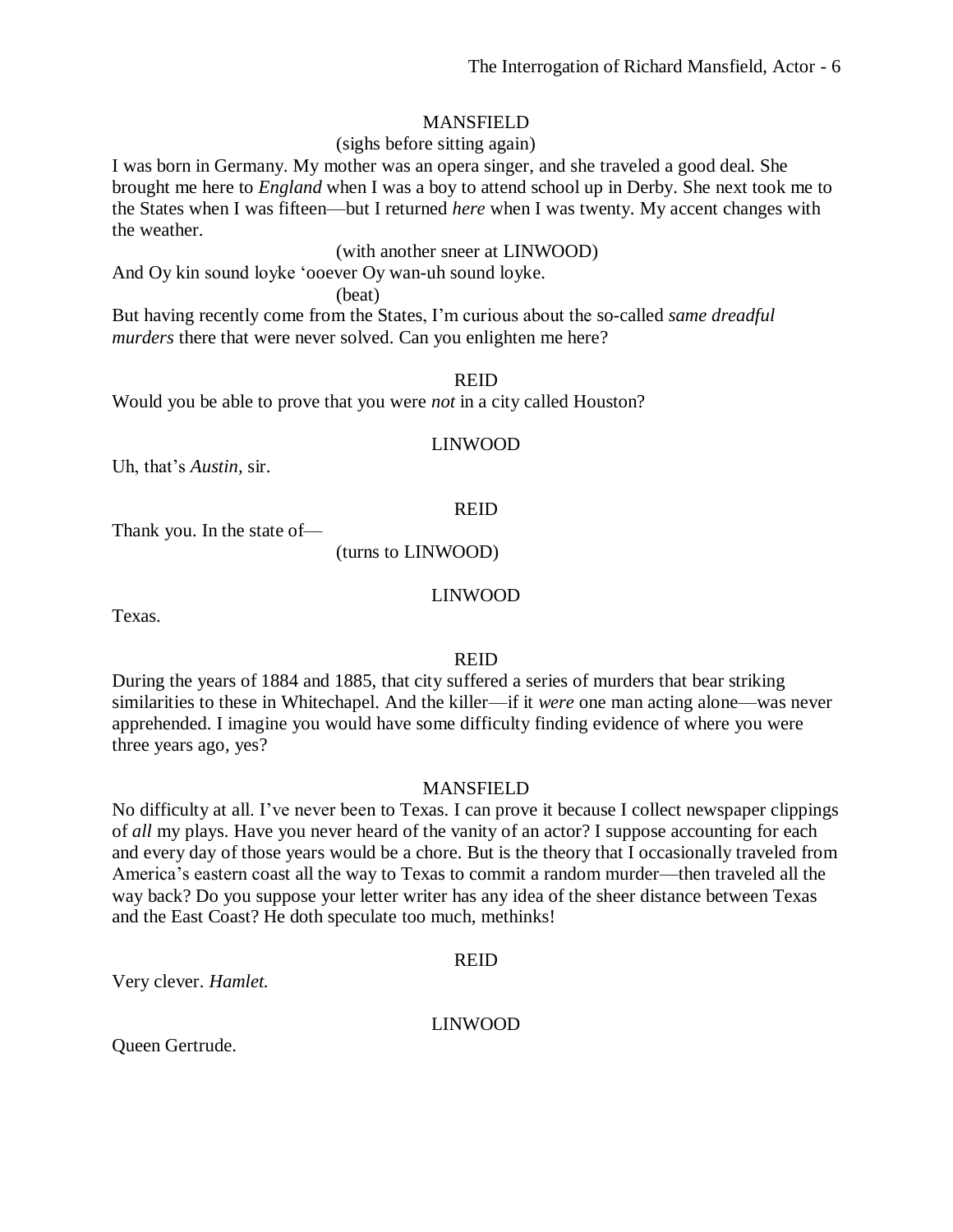(with suppressed irritation) I meant the play, Linwood. Do not overstep your duties.

### MANSFIELD

(rising)

Gentlemen. Perhaps we could save time by allowing me to face my accuser directly. May I *see* the letter? I could then expose its patchwork of outlandish claims far more handily.

#### REID

Well—of course, I can't allow you to tamper with evidence. However— (he holds the letter up so that MANSFIELD can read it)

> MANSFIELD steps closer, but all of a sudden, LINWOOD intervenes.

#### LINWOOD

Sir, I don't believe you want to allow that!

(grabs MANSFIELD and pulls him away from the letter, then continues to restrain him)

# MANSFIELD

### (still grappling with LINWOOD)

Reid! Why are the words *"Not acknowledged"* scrawled across the top of that letter? It's in red ink! "Not—acknowledged"? *What the hell is going on here?*

> After a jolt, REID skulks back to his desk chair. LINWOOD releases MANSFIELD, who then wanders for a time, straightening his clothes and collecting his thoughts. Suddenly, he moves the other chair farther US but angles it to face the audience.

#### MANSFIELD

Officer Linwood? Won't you please have a seat?

LINWOOD looks to REID, who nods his consent. The bear-of-a-man sheepishly takes the seat.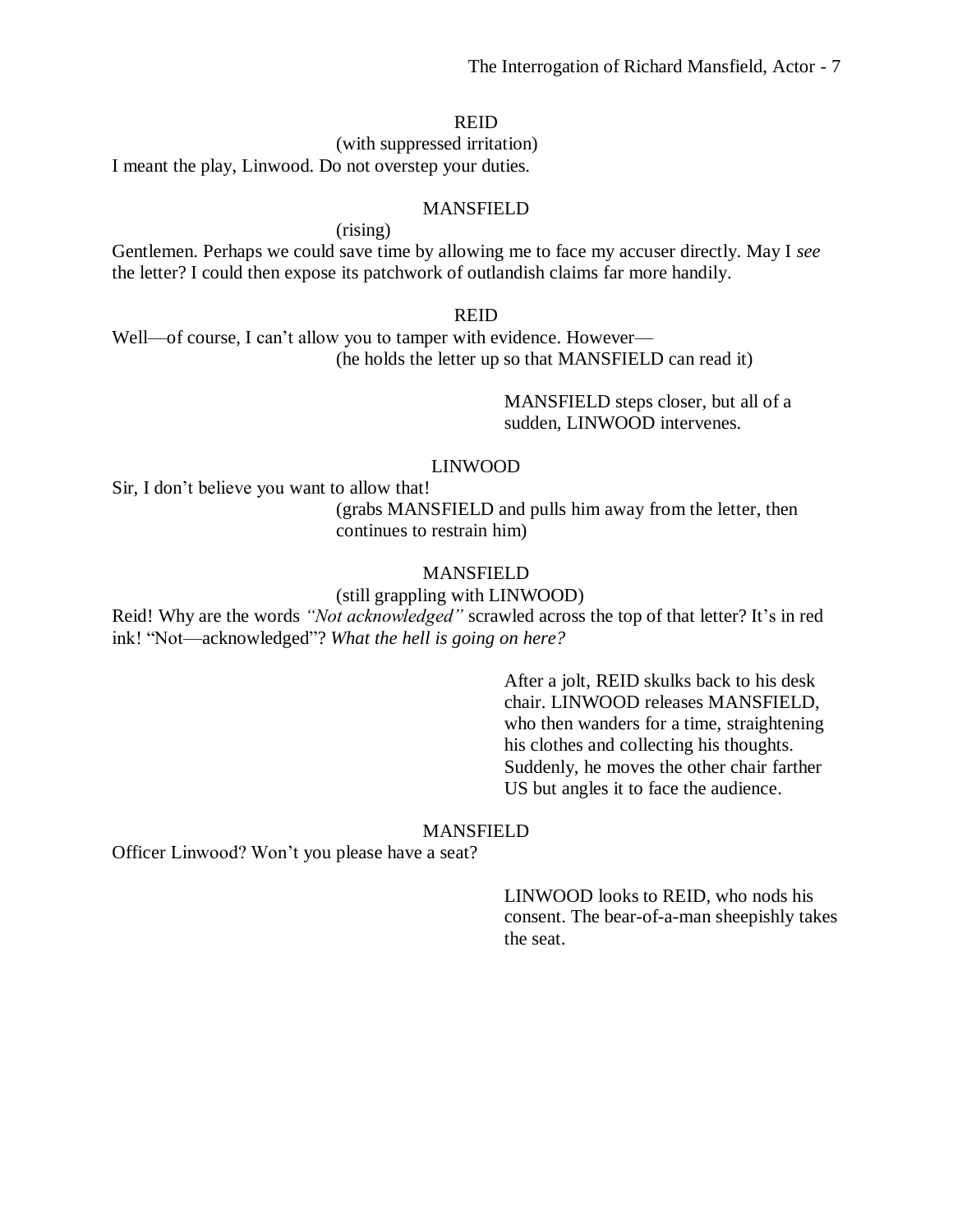### MANSFIELD

It occurs to me that police detectives and actors have a common interest. We both focus our attention on *motives.* Human *motivation*—be it civilized, savage, or insane.

(moving farther DS)

Now, it's become apparent that your motive behind this interrogation has very little to do with solving these murders. Clearly, you or some other man deemed this cockeyed suggestion that I'm Jack the Ripper *not worthy of acknowledgment*. Instead, you've used it as a flimsy excuse to motivate me—or, rather, to *coerce* me*—*to comply with something. Gentlemen, the time has arrived. What is it you *truly* want from me?

> REID looks at LINWOOD, who cocks his head and bites his lip.

# MANSFIELD

Are you hoping to pressure me into *closing* the play? If so, you needn't bother. That's already being discussed. The fear that's drifting through London these days is undercutting our ticket sales. The Ripper drama has proven far more sensational than Jekyll and Hyde's. Is that what's lurking behind this?

> REID then pulls a hefty manuscript from out of one of the drawers in the desk (or from an attaché case if a table is used). He stands to hold the manuscript out toward MANSFIELD, who approaches it with some trepidation. With his back to the audience, the actor flips through the manuscript—and then slumps.

# LINWOOD

(rising, he's almost giddy) The Detective Inspector says there might be a role in it for *me!*

# REID

#### (also excited)

Now. Now, of course, it needs some—*polish.* I'm not especially confident about the technicalities of my stage directions. And Linwood says too many of my characters keep saying "Golly!" But I rather like the word "Golly." "Golly," I think, lightens the mood. And it *is* a murder mystery, isn't it? We mustn't make things too gloomy, since nobody really liked the uncle who's poisoned. You see? That's the thing. *Nobody* cared for Uncle Wentworth. The culprit could be *anyone!*